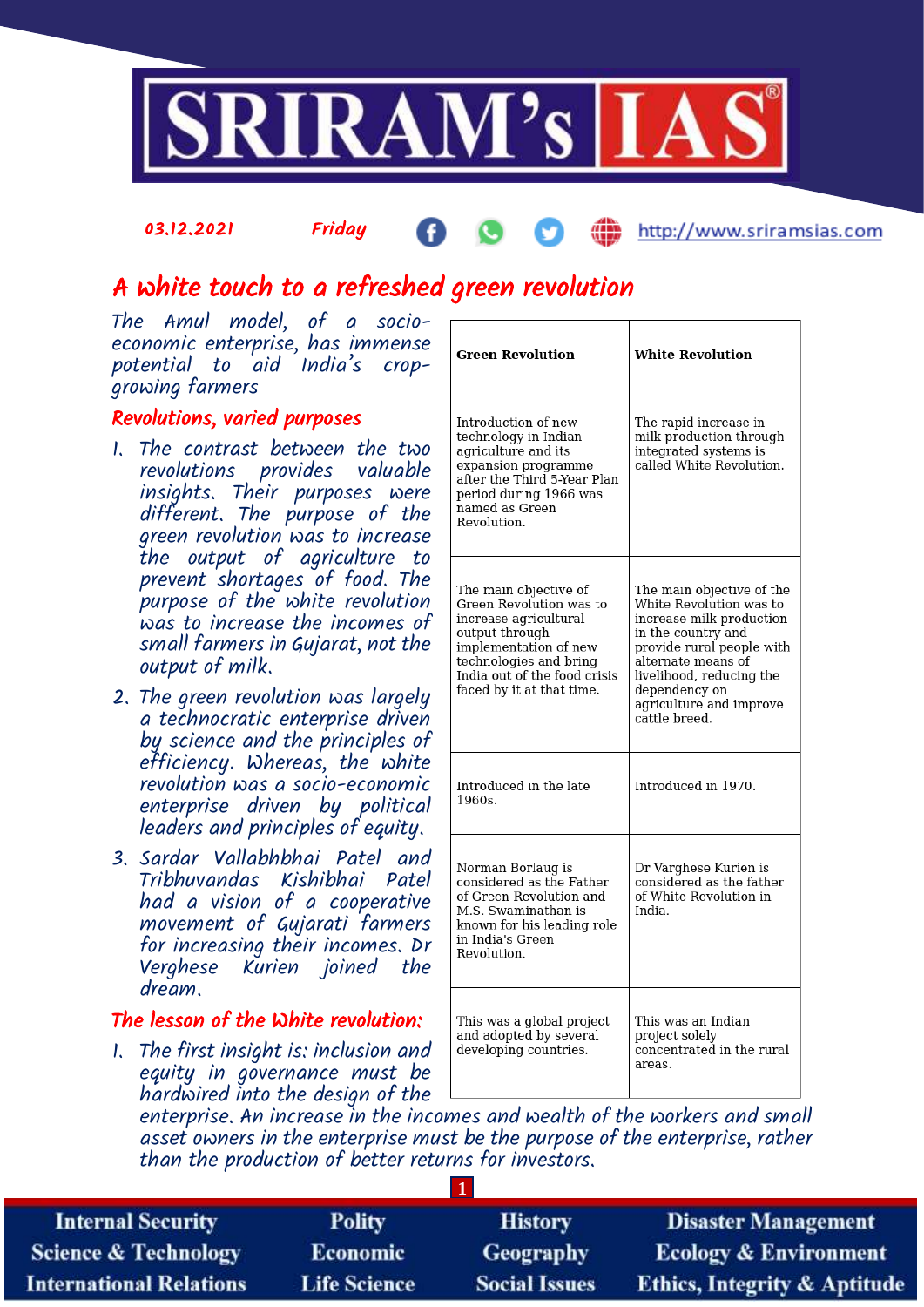

#### 03.12.2021 Friday http://www.sriramsias.com

- 2. The second: the 'social' side of the enterprise is as important as its 'business' side.
- 3. The third: solutions must be 'local systems' solutions, rather than 'global (or national) scale' solutions. The resources in the local environment (including local workers) must be the principal resources of the enterprise.
- 4. The enterprise must be embedded in the local community from whom it gets its environmental resources, and whose well-being it must nourish by its operations.
- 5. The fourth: science must be practical and useable by the people on the ground rather than a science developed by experts to convince other experts.
- 6. The fifth: sustainable transformations are brought about by a steady process of evolution, not by drastic revolution.

### Crux:

- 1. Large-scale farming using modern scientific methods was the approach in the Soviet Union to improve agricultural outputs, as it is in the United States, and it achieved equally spectacular results. However, it wiped out peasants in the Soviet Union and has swept off small farmers in the U.S.
- 2. Kurien told Premier of the USSR Aleksey Kosygin who visited him in Anand that top-down ownership of enterprises, whether by the state (in the Soviet model) or by remote investors (in the capitalist model) was the wrong solution.
- 3. The essence of democratic economic governance is that an enterprise must be of the people, for the people, and governed by the people too.

# Births and rights

# Highlights:

- 1. The time has indeed come for such a Bill; for government intervention to regulate the field of fertility treatments, and by seeking to establish a national registry and registration authority for all clinics and medical professionals in the segment, it will fill a vacuum.
- 2. The Bill has provisions to protect the rights of the donors, the commissioning couple and the children born out of ART, to grant and commissioning couple and one emailed for look one of their, as grand and withdraw licences for clinics and banks depending on performance factors.

| <b>Internal Security</b>        | <b>Polity</b>       | <b>History</b>       | <b>Disaster Management</b>              |  |  |
|---------------------------------|---------------------|----------------------|-----------------------------------------|--|--|
| <b>Science &amp; Technology</b> | <b>Economic</b>     | <b>Geography</b>     | <b>Ecology &amp; Environment</b>        |  |  |
| <b>International Relations</b>  | <b>Life Science</b> | <b>Social Issues</b> | <b>Ethics, Integrity &amp; Aptitude</b> |  |  |